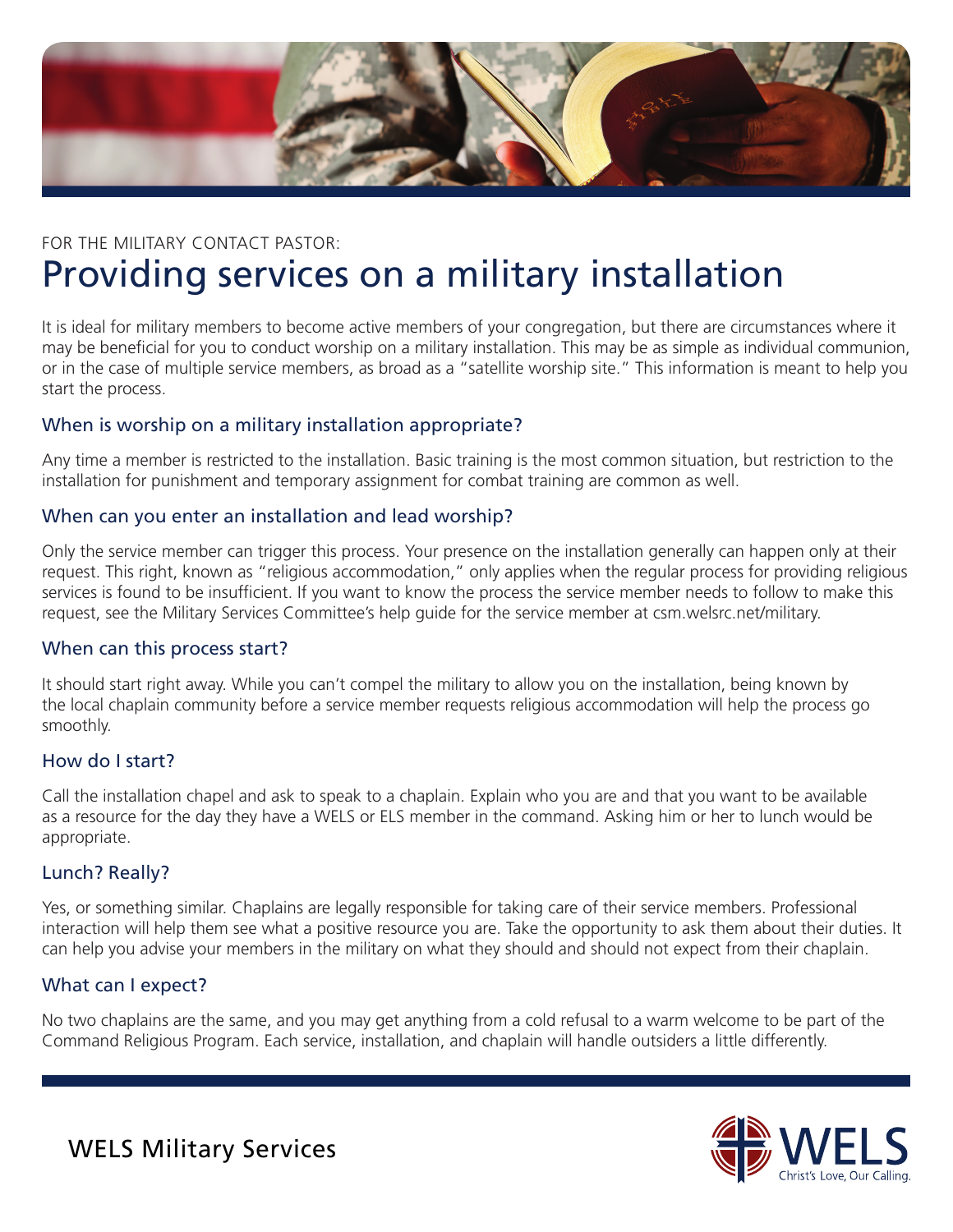# What can I do to make this interaction go well?

You should respect that there are two aspects of a military chaplain's duties (see the table below), and most of what they do is not directly worship-related. From their perspective, even if the service member goes to you for worship, they still "belong" to that chaplain. This is not in a religious sense, but in the sense that they have been delegated by their commander with the responsibility to ensure that the service member is cared for.

#### **Role of a military chaplain**

| As a religious ministry professional:                                                                                     | As part of their military duties, responsible to the commander<br>to:                                                                         |
|---------------------------------------------------------------------------------------------------------------------------|-----------------------------------------------------------------------------------------------------------------------------------------------|
| -Provide worship to those of their faith group.<br>-Be a confidential counselor on life and morale matters to all members | -Enable the free practice of religion for all the members of their<br>assigned command.                                                       |
| of the command.                                                                                                           | -Maintain a knowledge of the morale within the command.<br>-Provide ethical guidance to the members of the command, especially<br>commanders. |

# Having trouble?

If you know that a service member has officially requested services and has been routinely denied, contact the WELS National Civilian Chaplain, Paul Ziemer (military@wels.net). He is connected to the chaplain program at the Department of Defense and can request assistance in ensuring that local commands respect their service members' constitutional rights.

# Have you run into an unfriendly chaplain when trying to make a connection on base?

Unfortunately, there's not too much that you can do if they aren't denying someone the right to worship. Chaplains rotate every two to three years, so be persistent and look for new opportunities. Do you have a high-ranking active duty officer or enlisted member in your congregation who would be willing to make introductions?

# What does this right look like?

A request for religious accommodation should either result in the command helping the service member get to your church for worship or official sanction for you to enter the installation to worship with that service member. That may mean a chaplain or enlisted member escorts you to and from a private area to conduct worship. It is unlikely you will get open access to the installation or permission to hold regular services. The only exception would be if there is a large and regular WELS or ELS presence on the installation, but this generally only occurs during wartime mobilizations.

# IMPORTANT TERMINOLOGY

The military is known for being specific about the use of terms. However, across branches and even installations, you will still find wide variation in the terms being used. In general, explaining in plain language who you are works the best, but here is a list of key words that you might use or hear.

*Military installation/Installation*: Property that falls under military jurisdiction and is generally off-limits to civilians. Each service uses different terms, and some services have multiple terms to describe the type of facility it is. Here are a few: camp, post, base, air base, air station, naval station, dockyard, arsenal, armory, training center.



WELS Military Services